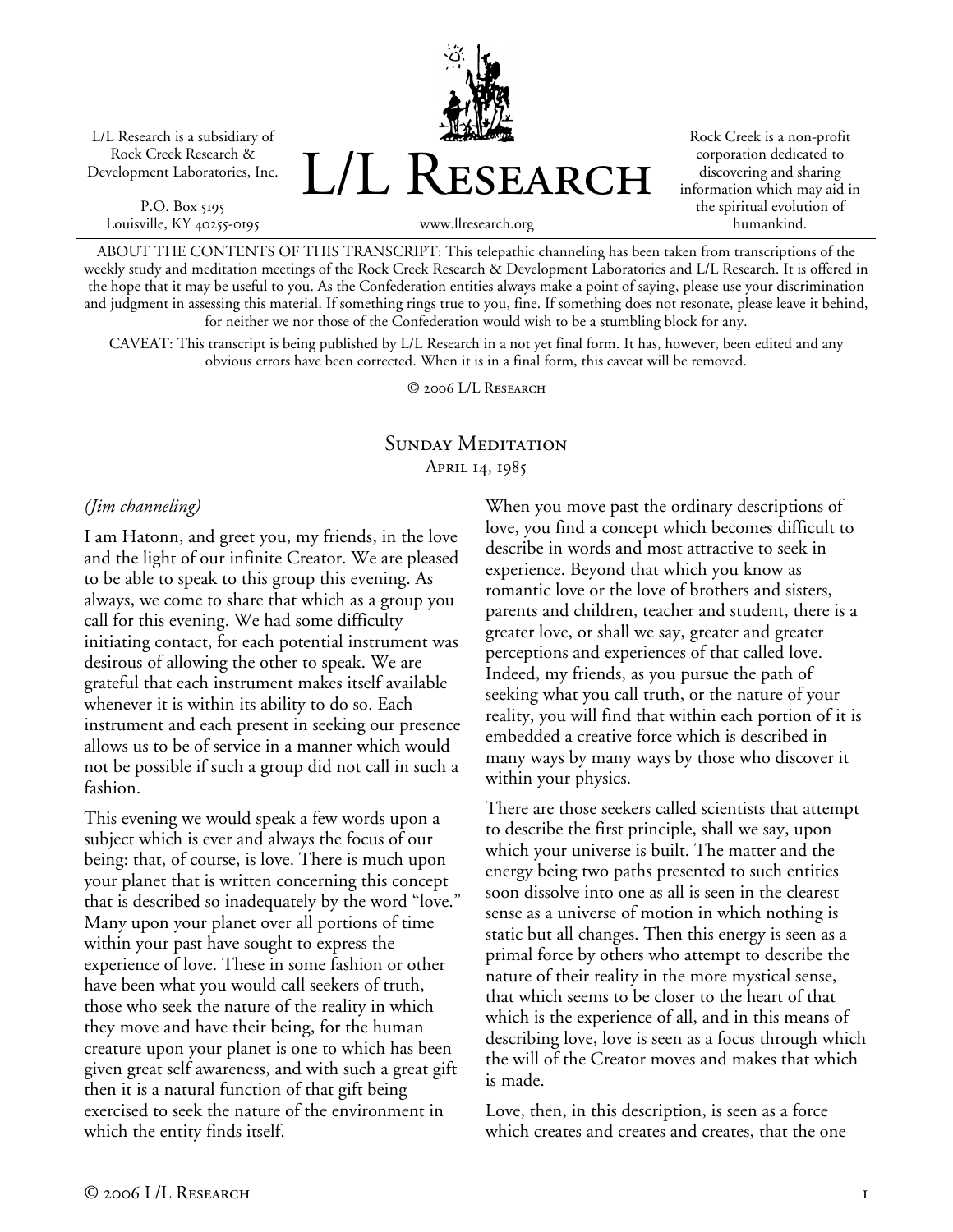Creator in many portions might seek Itself, might then experience Itself. Seen in this fashion, love as the energy becomes the container or the vessel in which the Creator places Itself and moves through Its own being in form as well as essence, for before there was anything created, there was that which had no form and was merely what you would call essence. This essence of the one Creator, then, has found its form and seeks its expression through that called love.

Now, my friends, we understand that when seen in such a fashion and described by our poor and meager words, even this description of love can seem to be most mechanical, for it seems to have parts and relationships and it is not as easy to see where this force moves in one's life as it is to see a great landscape and scheme through which this energy called love moves. But we can assure you, my friends, that as you continue your journeys, those journeys of seeking the nature of your reality and the possibility of experiencing this called love, you will find that there is slowly and surely an experience of this energy waiting to move and increasingly so moving through your life pattern, for as you seek so shall you find, as it has been written in your holy works.

That is a statement of what you may call a principle, not only of physics, but of that called metaphysics, for you are as the magnet attracting the iron filing. That which you desire, being a portion of yourself, then is made available to you by a greater portion of yourself. As you are able and as you are willing to open your being, your mind, your heart, and your experience to the unknown of love, then is it brought into your awareness from deeper portions of your own being, those portions which are, shall we say, less distorted and more aware of the connection between all things and your own being. This love, then, that is such a mystery to your peoples and to each of you as seekers reveals itself in your experience as you continue to seek it and as you continue to accept the fact that you know not the fullness or even a brief description of that which you seek, but seek with blind abandon, shall we say, that which is beyond your grasp, it would seem.

At this time we would pause for but a moment that we might pass amongst this group and make our presence known to those who would mentally request it. We shall attempt to adjust our

conditioning vibration to each in order that it not only be aware of our presence, but not be made uncomfortable. We shall pause at this time. I am Hatonn.

### *(Pause)*

### *(Jim channeling)*

I am Hatonn, and we are with this instrument once again. We thank you for requesting our presence. We hope that our vibration was of a comfortable level for each. At this time, we would attempt to close this contact through another instrument if this is acceptable. We shall now transfer this contact at this time. I am Hatonn.

# *(S channeling)*

I am Hatonn, and I am with this instrument. We are making necessary adjustments so that this instrument may better vocalize our transmission. We would like to conclude our contact with a thought about the love, the love that we have spoken of. It is within each and is to be strived for in the sharing and of the learning that we will all attempt to do when we are on the path for the truth.

We will at this time take our leave so that our brothers and sisters of Latwii can be with you so that they can perform their service. I am known to you as Hatonn. Adonai.

# *(Jim channeling)*

I am Latwii. We are with this group and we rejoice in our [having] been asked to join you, my friends, and greet you in the love and light of our infinite Creator. We also are humble messengers who have but a single theme, that which we share with all creation, that of love. We present ourselves in the capacity of attempting to answer queries that might fall somewhere within this topic, my friends, for indeed it is that which underlies all that is. Might we begin, then, with the first query?

**L:** Latwii, I have a couple of questions I'd like to put to you. The prayer that we call the "Our Father," am I correct in my assumption that the wording has been altered somewhat due to translation, transcription, the number of people who verbally relayed the message prior to it being written, other sources? Is that correct?

I am Latwii and, my brother, you have done such a fine job in answering your own query, that we might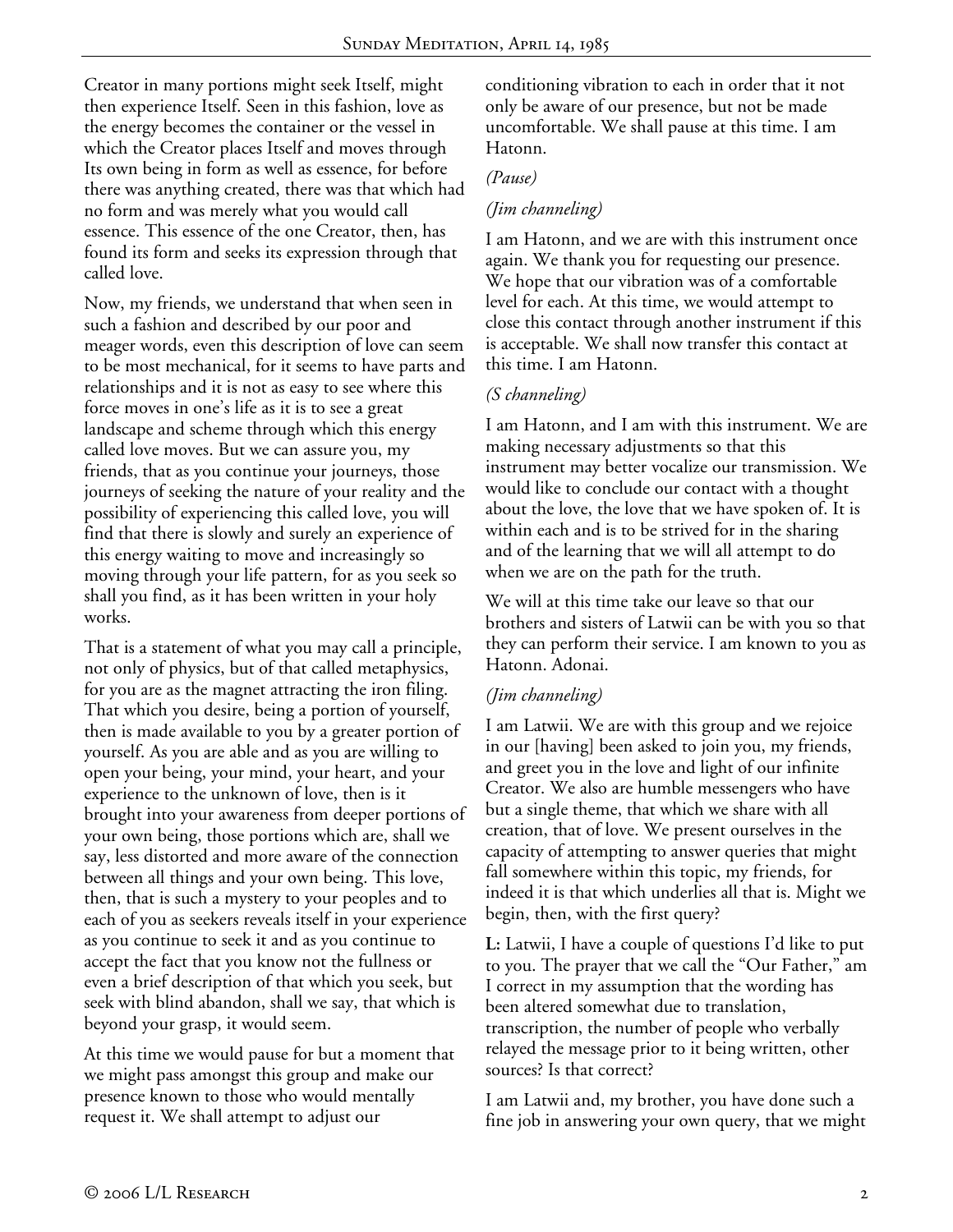consider you for a position on our team, shall we say. We may add that indeed, as is the case with this particular prayer, so is the case with almost all teachings, rituals, prayers and procedures which those seekers of truth have codified and attempted to record in verbal written form throughout all of your history, for there are in some languages words which are more expressive of various concepts than are available in other languages. There are those groups, councils and committees that organize themselves from time to time and change those written translations and so forth, as you have mentioned, my brother.

#### Is there another query?

**L:** Yes. In meditating upon this particular prayer and its meaning, I have decided to attempt to reword the prayer to reflect my own personal distortion of its true meaning as an effort to more fully understand it, which progressed well until I began, because in trying to correctly interpret and more accurately word what I understood to be meant with them, the opening phrase, "Our Father," I failed to come up with anything less than approximately a dozen words. Would you have any suggestions to offer in a more accurate wording that would more fully capsulate the meaning?

I am Latwii, and am aware of your query, my brother. In your attempt to re-word this prayer, you perhaps can appreciate the difficulty any entity or group would have in attempting to verbalize that concept which lies beyond the boundary of the word. Yet in your attempt, you can find that when you are able to put a phrase or a word in another manner that has meaning to you, you increase, shall we say, the power of the prayer or ritual for yourself, for the words within any prayer or ritual may be seen as the clothing that one would wear to protect the self, shall we say, from the storms and inclement weathers that journeyer would experience. If the cape that covers the shoulders is too small or too large, then, and does not fit in just the precise manner, the journeyer will find that either it has too great a load to carry or is not covered in all areas which are necessary for this particular entity.

As you attempt to fit any particular prayer or ritual to your own needs, you must of necessity look carefully at your own distortions in order that you may not only describe them with preciseness and purity, but perhaps balance where there are those

imbalances that have perhaps gone unnoticed. The unique nature of this process makes it most difficult for us or for any to comment concisely as to what word or phrase would best fit any entity. Therefore we must leave this task to you, my brother.

May we answer further, my brother?

**L:** No, that was very helpful in itself. Thank you.

I am Latwii, and we thank you, as always, my brother. Is there another query?

**S:** Yes, Latwii, I have a question. Last time I was here, something happened during the meditation, and I was wondering if you could tell me what happened so that I know more or can learn more from that experience? And in particular the experience that I assumed was some type of attack.

I am Latwii, and am aware of your query, my brother. We find that in this area in which you have query there is a perception of that which occurred that has been, shall we say, colored by your own distortions or preferences. As each seeker attempts to be of service in its own fashion, it will develop those ways of looking at its experience which are useful to it, that is, ways in which the experience might be understood and might be perceived and perhaps might then be shared with others. You are aware, my brother, that as one attempts to be of service to others in a purer and purer fashion, there is also the effect that one may notice within one's life pattern those experiences which may be described in various ways, but which you have described as the psychic attack or greeting, for as light shines within darkness, it is noted by those who appreciate light. Those who appreciate light may also be of the negative, as it is called, polarity and an entity in attempting to serve another may from time to time find that it is greeted or "attacked" in the area of its, shall we say, weaker or more pronounced distortions. This is the nature of all such greetings by those of negative polarity, for it is not within their ability nor would it be proper to place within a seeker's path the obstacle which that seeker had not of its own free will chosen. Therefore, those distortions that are less balanced and more distorted within an entity will be those which shall be intensified, shall we say, and will be noted by the seeker in a certain manner that alerts the seeker to the potential difficulty.

We may not comment specifically as to the, shall we say, nuts and bolts description of this particular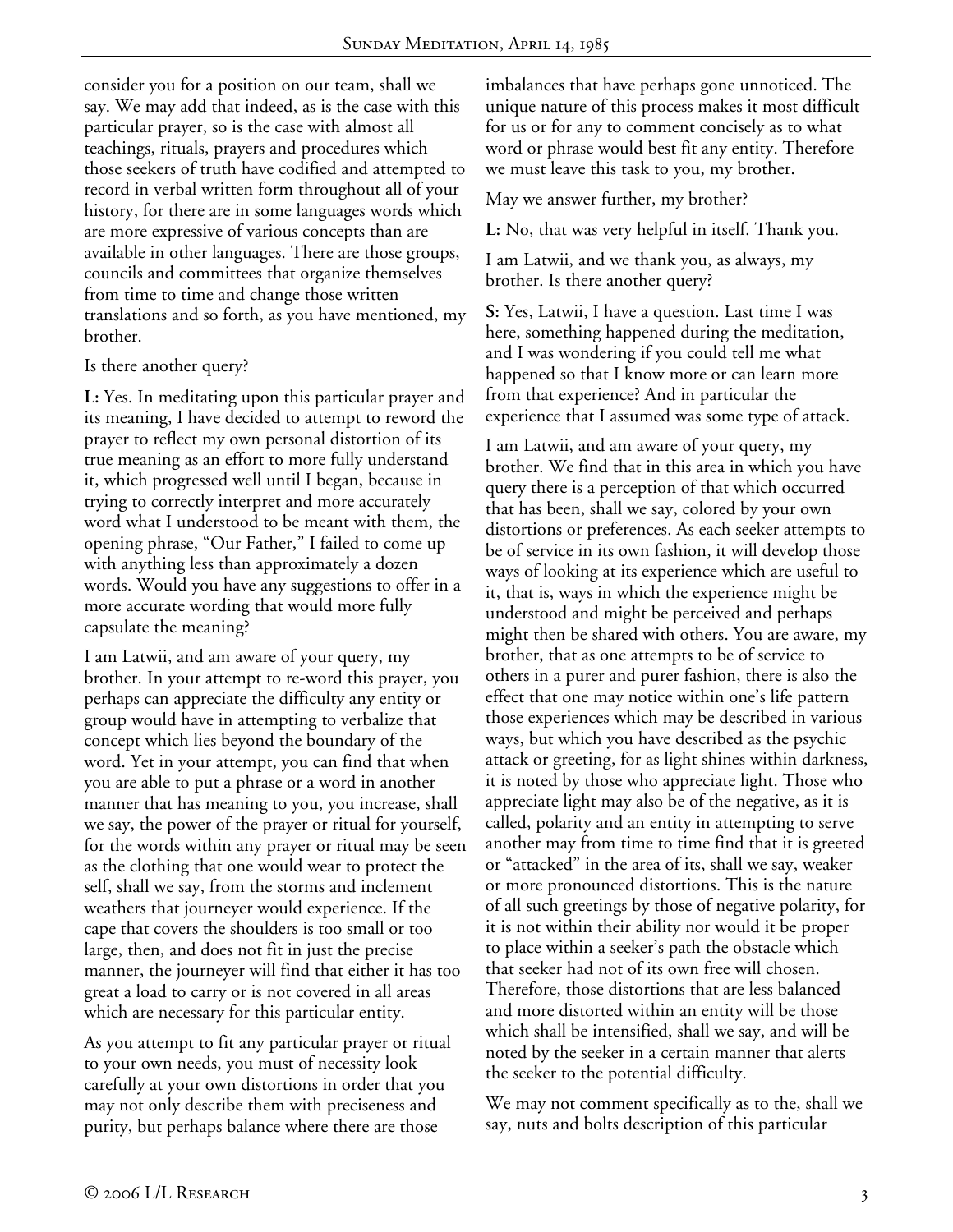occurrence for that is within the realm of your own seeking, and is an honor which we would not take from you, for all such attacks, as you my call them, are great opportunities to polarize even more profoundly in the positive sense, for any added catalyst, as you may see it, provides the seeker with a spiritual food that the seeker might utilize, and by processing, shall we say, increase its own spiritual strength. In this type of experience, the welcoming of a negative entity and its sending into one's own heart and seeing this entity as the one Creator and as the other self and bathing this entity in love is that magical, shall we say, expression which transforms what seems negative to that which within your experience is positive.

May we answer you further, my brother?

**S:** No. As I phrased the question, I wanted to learn from it and you've helped me to learn a great deal. It was a greeting and I do grow from it and gain in confidence in myself, and I responded to it, I believe to be in the proper way of acknowledging that it was there and I returned love and light and thanked it for its service, which I believe is what you just described basically as the appropriate response. Thank you.

I am Latwii, and we thank you, my brother. Is there another query?

**L:** Latwii, that stimulates a question in itself. If I understood you correctly, there is a value derived from receiving such a greeting and responding to it in a manner that might be regarded as successful for one following a path of service to others. However there seems to be almost a situation where there are points scored, in effect, for doing such a thing, therefore the implication seems to be that one should seek out such contacts so as to gain more points, as it were. This seems somewhat skewed to me. Could you go into that a bit?

I am Latwii, and we would be happy, my brother, to comment to the best of our limited ability. In general you are quite correct. The honor and the opportunity that accrues to one experiencing such an attack or greeting is great. But you need not, my brother, fear that you shall ever fall short in gaining the ability or the opportunity to score the points, for within each seeker's incarnation there are those times of traumatic catalyst, shall we say, during which the entity will have the opportunity to make that same magical response, to see the one Creator before and

within the self, no matter what disguise the Creator might be wearing, whether that Creator wears the disguise of anger or hunger, of love, of joy, of jealousy, of war, of poverty, of illness, of dissension. No matter what the disguise, if the seeker can see and experience the one Creator, and love that which has been placed before it as spiritual food for its nourishment, then that entity shall have rung up another few points, my brother.

Within this particular kind of service, that is, the vocal channeling, there is the honor of standing, shall we say, somewhat closer to that which you would call light, and there is the balancing responsibility of reflecting that light as purely as possible. There is the added, shall we say, benefit of that light's attraction of those entities that are called negative so that the seeker in this particular type of serving increases not only its service but the opportunity to continue that service or to detune its service as it finds itself greeted in the manner that each is greeted from time to time as one serves as a vocal instrument.

Therefore, you need not, my brother, seek out more of these types of greetings, for they shall in their own time seek you out, for in your choice to enter this incarnation, you placed before your table, shall we say, a great plenty of catalyst, the spiritual food that you have prepared for yourself in hopes that your service and your learning might be propelled by these catalytic experiences, may we say, "catalytic converters" of another type.

May we attempt further response, my brother?

**L:** No, that was interesting. Thank you very much.

I am Latwii, and we thank you once again, my brother. Is there another query?

**S:** Yes, I have another—which is always typical of me. Several weeks ago, I had an experience that I would call a vision. I felt that I had been taken to a place in front of three, as the native Americans would call them, grandfathers, which could be that they were masters of a kind, basically. And they gave me a certain message, and they also called me by a certain name, "Meechi." They said that that was my name before coming into this life that I'm in now. Could you comment on the name and maybe upon the message and whatever else you could add to it, please?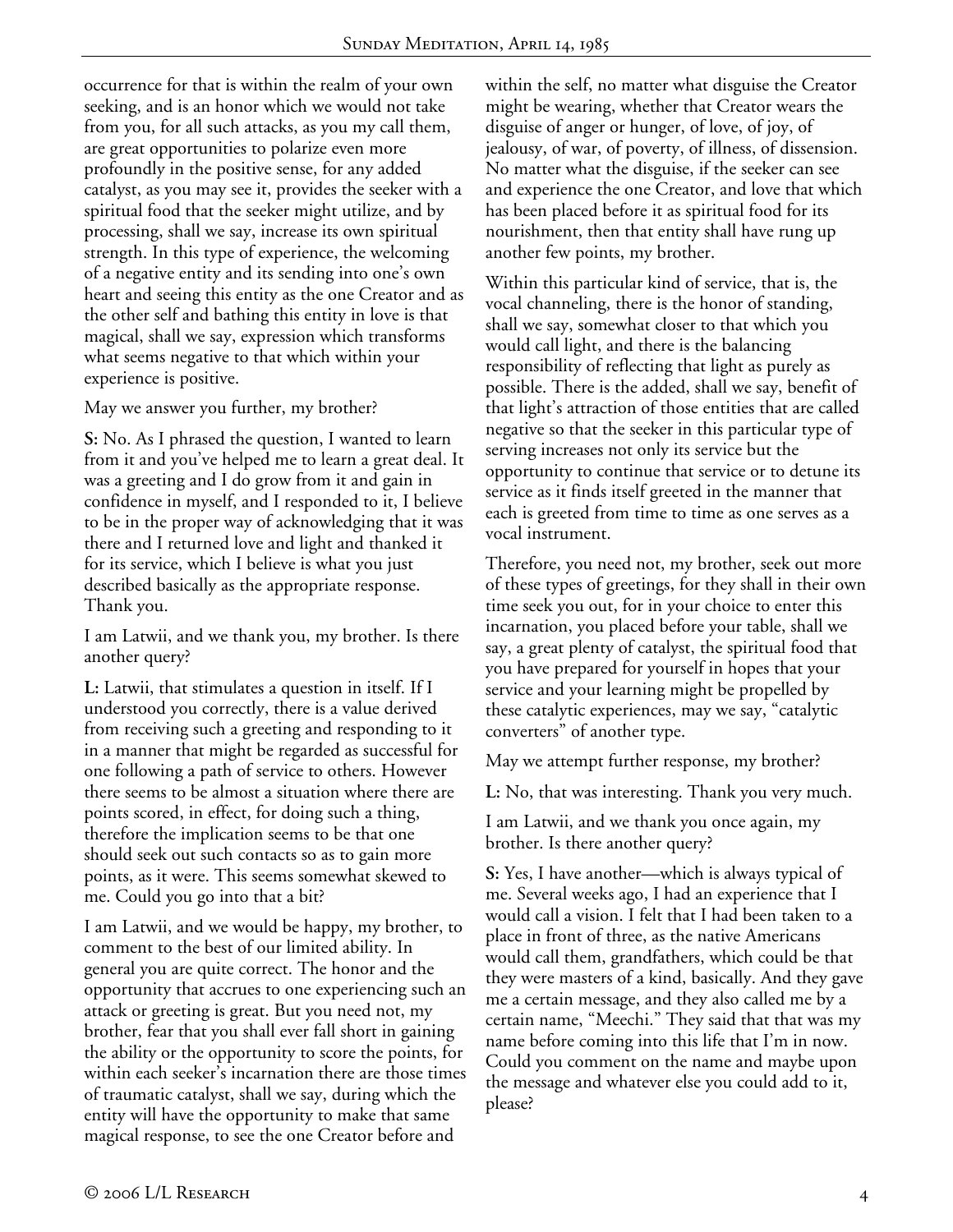I am Latwii, and am aware of your query, my brother. We may affirm that such experiences do occur for those upon the path of seeking the truth of the experience that one finds oneself in. We may not, however, comment upon this experience which you have described in any specific fashion, for it is, once again, the great honor and the great responsibility of each seeker to interpret those experiences which it finds have been left as gifts upon its doorstep. If we were, for example, to comment as requested in this particular instance, we would be doing that which has great value and holds great treasures for you in your seeking. You may, as you continue your seeking, move from entity to entity or group to group and discover that there are those who will comment and perhaps tell you precisely what each portion of your experience means. But as you review such comments, you must remember that each is expressing an individual and unique and oftimes fallible point of view. In the final analysis, it is still upon your shoulders that this seeking rests, for it is not likely that a conscious seeker of truth shall long accept that which another says without thinking it over and accepting or rejecting for the self that which was said.

This being true, to the best of our knowledge we would rather leave you, in the final analysis, than confuse you by distorting your perceptions and your seeking of the heart of that which has been given as a gift upon your path.

May we answer you further, my brother?

**S:** No. That helps me a great deal. Basically I had a feeling you were going to say that. I thank you.

I am Latwii, and once again we thank you, my brother. Is there another query?

**N:** Yes. I have some information about the plains of Nazca. Evidently, somewhere between 1500 and 3000 years ago, the Incas used a balloon to send their dead into the Pacific. They thought they were sending them to the sun, evidently. Can you tell me how they made the fabric that was so well woven at that time that we can't duplicate it today?

I am Latwii, and am aware of your query, my brother. We find however, that in scanning the possibility, shall we say, of this query, that we are unable to answer in any specific fashion, for in queries of this nature we find that we move too far afield from that which is, shall we say, our chosen

specialty. We hope that when we are unable to answer to queries that do not lie within our scope that we have not offended any, but have perhaps reminded each that we gather with you to pursue a greater understanding of the process of seeking and sharing the one infinite Creator and its various distortions of love, wisdom and unity. If we answer in a specific fashion questions of this nature on a too frequent basis, we then partake in a moving of the focus or the dial, shall we say, of this group from that which is at its heart's desire and moves, shall we say, too quickly and abruptly into those areas which are of but momentary interest.

May we answer in any further way, my brother?

**N:** Well, it is said that the Incas thought they were sending the physical remains back to the one infinite Creator or the sun. Can you elaborate on that particular thing?

I am Latwii, and am aware of your query, my brother. The philosophy of those that have been called Incas was, as are all upon your planet, a distortion of a concept of unity. Many have been the entities and cultures upon your planet who have sought the one Creator in a fashion which included the worship of that body which you call the sun. The entity that is in this sun body has from time to time throughout many cultures in your past been seen as the creative force behind all creation, and has therefore been, as you would say, worshipped as such. Those called Incas attempted to join those who had passed the gates of death with the one Creator which they saw as the sun in a symbolic fashion …

# *(Side one of tape ends.)*

# *(Jim channeling)*

I am Latwii, and am once again with this response. Though various physical devices were utilized by those called Incas in this process of attempting to unite those passing the gates of death with the one Creator seen as the sun, this process was in truth symbolic. The devices of a material nature which were used were utilized as are all material devices in what you may call the magic ritual in order that the ritual might be grounded, shall we say, within the third-density reality. In the minds of those called Incas, then, this ritual and its material accouterment, shall we say, were used in order that a path might be fashioned from this illusion to the next. The entity being so sent off, and having passed those gates of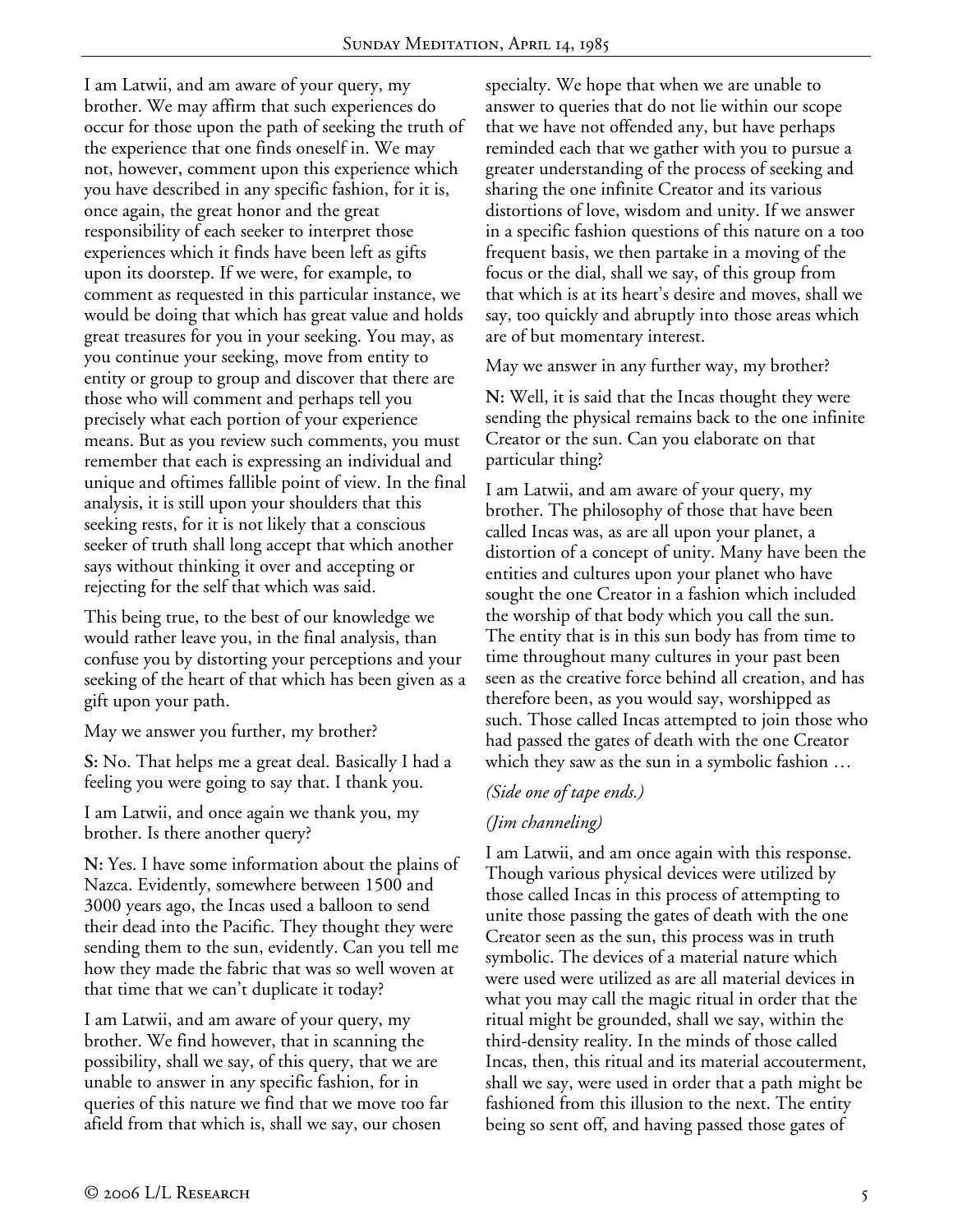death, then was seen to be carried into the infinity of experience and beingness and to be joined in its higher self sense once again with that entity seen as the sun and as the one Creator.

May we answer you further, my brother?

**N:** Yes, thank you very much. Then did the Incas formulate this bit of knowledge as to the physical accouterments or was this introduced extraterrestrially, the ability, that is, to fashion a balloon for a flight?

I am Latwii, and am aware of your query, my brother. We feel that though this is a somewhat difficult query to answer that there is value in the attempt, for the process of inspiration and invention, no matter the time period in which it occurs, is one which invites and often includes those resources that may be called extraterrestrial, though this is a gross distortion as a term. To be more specific, let us say that as one seeks in a certain fashion with a great intensity, there is, as our brothers and sisters of Hatonn mentioned, a process that is much like the magnet attracting the filing of iron. As one seeks in the capacity you would call of an inventor, there are inspirations that may come while one sleeps, while one contemplates, while one meditates, while one thinks upon the problem, shall we say. Inspirations are often answers to seeking that are provided by, shall we say, deeper portions of one's own unconscious mind, by entities that may be called guides, by another portion of the self called the higher self, and by various friends and teachers that are attracted to an entity according to the type of seeking or, shall we say, frequency or vibrational displacement of the entity. Therefore, many inventions have been aided, shall we say, by sources unseen and such a process is not relegated to any particular period of your planet's historical experience but has been a constant portion of its process of evolution.

May we answer you further, my brother?

**N:** Thank you very much. Then what you're actually saying is that the ability to fly may have preceded the Inca's burial rite or flight to the sun?

I am Latwii, and am aware of your query, my brother. We were not specifically aware of having said this particular statement, but of itself, there is some specific correctness in it, for the ability to, as you call it, fly, has been known to various cultures

and groups within cultures and entities within groups for a great portion of what you call time. The further one moves backward, as you would say, in your planetary history, the more likely one is to find the knowledge of this ability to have been saved or put aside, shall we say, for the uses of a few. In many cases this few was a portion of what would be called today mystery schools that were able by various individuals within such schools being able to discipline the personality to such a degree that the, shall we say, ability to accomplish that called flight within not only the astral body but within the physical body was recorded and from time to time taught. It is not usually the case that mechanical devices were made as analogs to this discipline of the personality, but from time to time this has also occurred upon your planet.

May we answer you further, my brother?

**N:** Well, thank you very much. We don't seem to have very much recorded before, say, 1709 or 1783. Is it possible to find any information relative to these mechanical devices as well as their utilization or whether they were only, in other words, used by individuals in our dimension, not extraterrestrials as we think of them or other dimensions?

I am Latwii, and am aware of your query, my brother. Again, as you move further and further back into that called time and the history of your planet, the fewer are the available recorded leavings of your peoples, for much has been lost and misplaced, shall we say, by the various planetary changes that have occurred.

May we answer you further, my brother?

**N:** Well … No. Thank you very much.

I am Latwii, and we thank you, my brother. Is there another query at this time?

**L:** I have one more, Latwii, and I promise not to run it very far. There is in our history stories of a great library at Alexandria in Egypt, in very early times of our civilization, that was burned for some reason. What was the reason?

I am Latwii, and am aware of your query, my brother. We may speak in general in the philosophical sense, and suggest that the destruction of this great storehouse of knowledge of your peoples was accomplished by those forces which felt that if such knowledge were generally available to the great